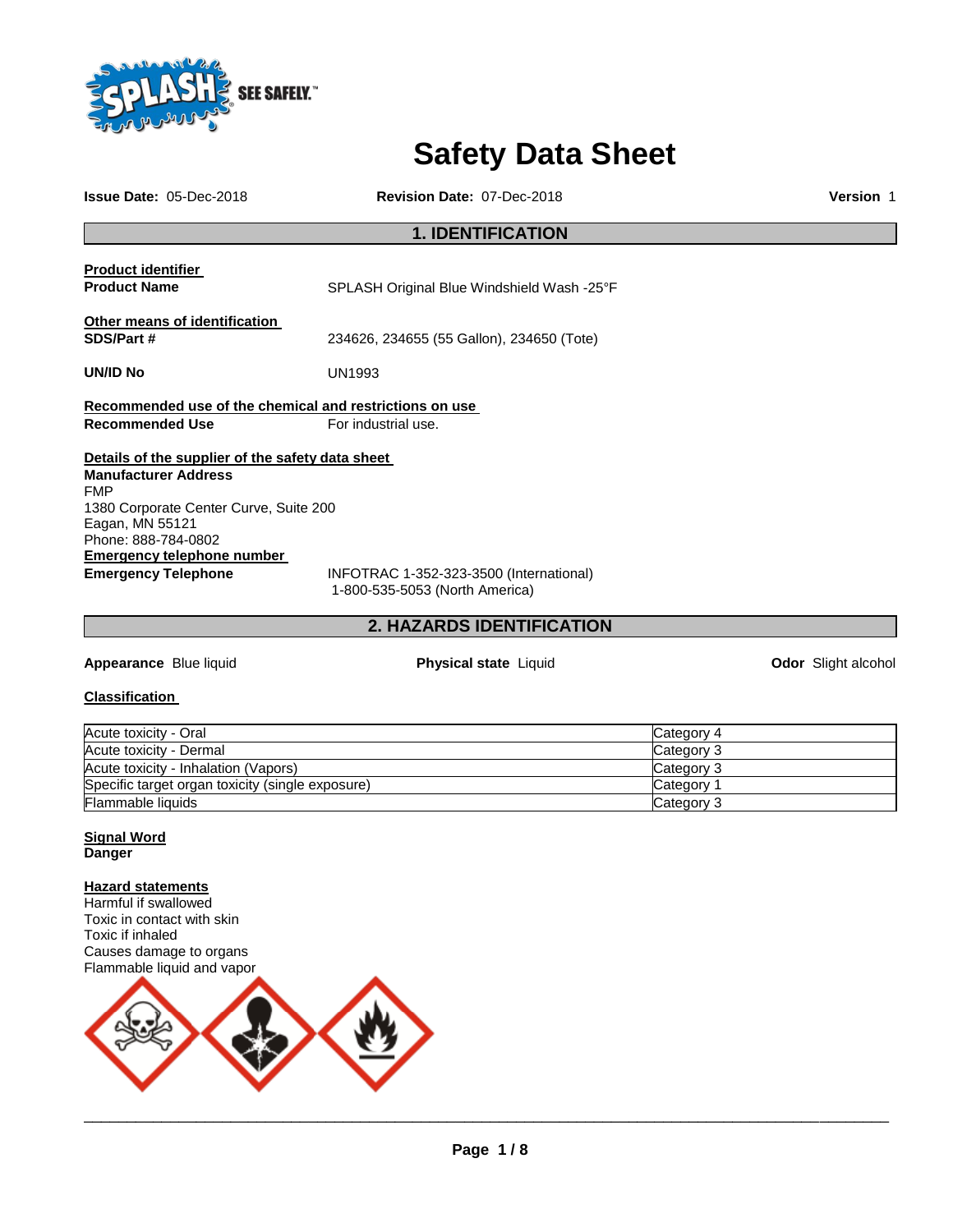#### **Precautionary Statements - Prevention**

Wash face, hands and any exposed skin thoroughly after handling Do not eat, drink or smoke when using this product Use only outdoors or in a well-ventilated area Do not breathe dust/fume/gas/mist/vapors/spray Keep away from heat/sparks/open flames/hot surfaces. — No smoking Keep container tightly closed Ground/bond container and receiving equipment Use explosion-proof equipment Use only non-sparking tools Take precautionary measures against static discharge Keep cool Wear protective gloves/protective clothing/eye protection/face protection

### **Precautionary Statements - Response**

IF exposed: Call a POISON CENTER or doctor IF ON SKIN (or hair): Take off immediately all contaminated clothing. Rinse skin with water/ shower Wash contaminated clothing before reuse Call a POISON CENTER or doctor if you feel unwell IF INHALED: Remove person to fresh air and keep comfortable for breathing Call a POISON CENTER or doctor IF SWALLOWED: Call a POISON CENTER or doctor if you feel unwell Rinse mouth IN CASE OF FIRE: Use CO2, dry chemical, or foam to extinguish

#### **Precautionary Statements - Storage**

Store locked up Store in a well-ventilated place. Keep container tightly closed

### **Precautionary Statements - Disposal**

Dispose of contents/container to an approved waste disposal plant

# **3. COMPOSITION/INFORMATION ON INGREDIENTS**

\_\_\_\_\_\_\_\_\_\_\_\_\_\_\_\_\_\_\_\_\_\_\_\_\_\_\_\_\_\_\_\_\_\_\_\_\_\_\_\_\_\_\_\_\_\_\_\_\_\_\_\_\_\_\_\_\_\_\_\_\_\_\_\_\_\_\_\_\_\_\_\_\_\_\_\_\_\_\_\_\_\_\_\_\_\_\_\_\_\_\_\_\_

| ^'<br>ше     | . .<br>. И<br>N. | .<br>                    |
|--------------|------------------|--------------------------|
| ™e™<br>12000 | 67<br>ึงเ        | $\sim$<br>ഹ<br>-ಎಂ<br>ບບ |

\*\*If Chemical Name/CAS No is "proprietary" and/or Weight-% is listed as a range, the specific chemical identity and/or percentage of composition has been withheld as a trade secret.\*\*

# **4. FIRST AID MEASURES**

#### **Description of first aid measures**

| <b>General Advice</b> | IF exposed: Call a POISON CENTER or doctor/physician.                                                                                                                                            |
|-----------------------|--------------------------------------------------------------------------------------------------------------------------------------------------------------------------------------------------|
| <b>Eye Contact</b>    | Rinse thoroughly with plenty of water for at least 15 minutes, lifting lower and upper eyelids.<br>Consult a physician.                                                                          |
| <b>Skin Contact</b>   | Remove/Take off immediately all contaminated clothing. Rinse skin with water/shower.<br>Wash contaminated clothing before reuse. Call a poison center or doctor/physician if you<br>feel unwell. |
| <b>Inhalation</b>     | Remove person to fresh air and keep comfortable for breathing. Call a POISON CENTER<br>or doctor/physician.                                                                                      |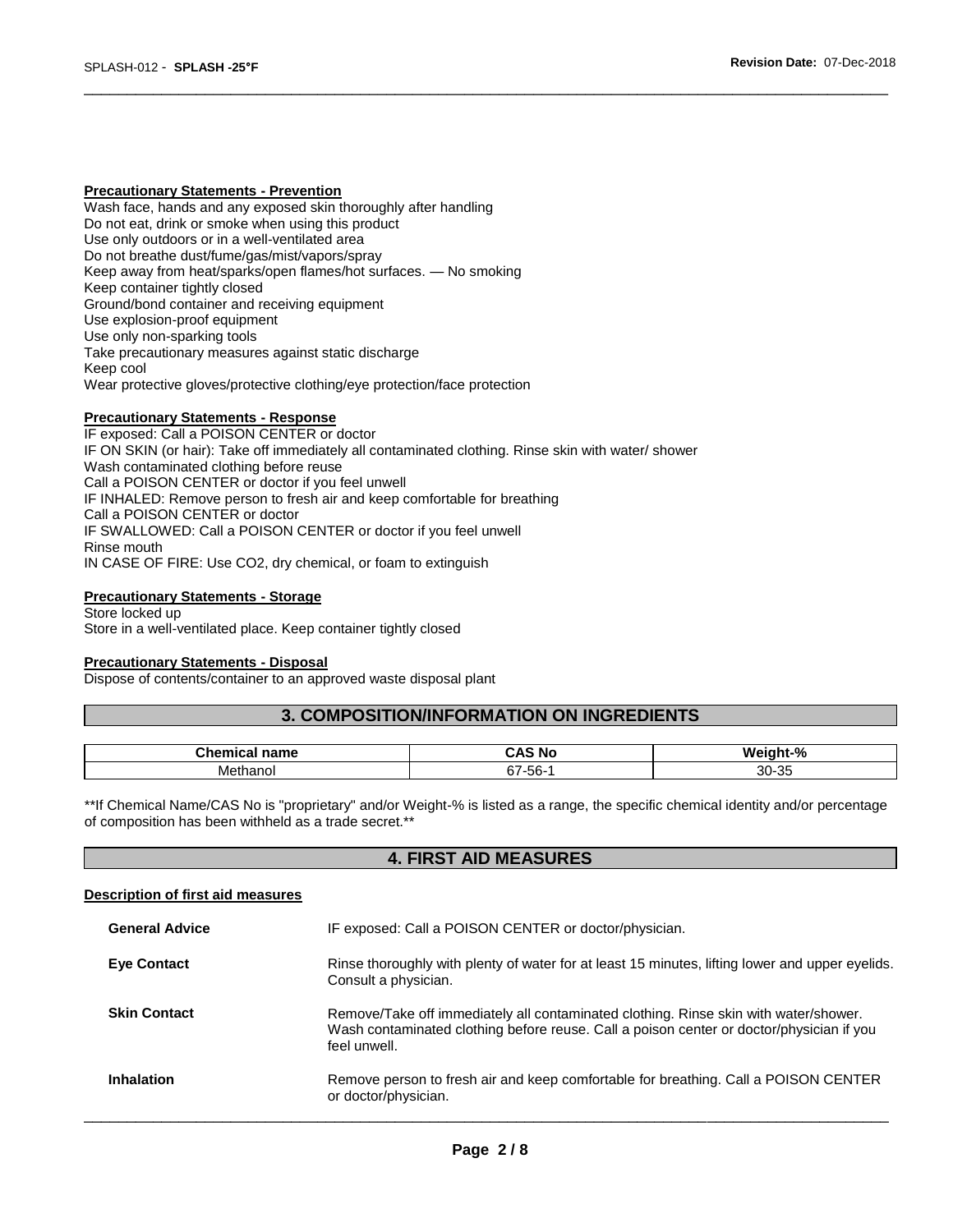**Ingestion Call a poison center or doctor/physician if you feel unwell. Rinse mouth.** 

# **Most important symptoms and effects, both acute and delayed**

**Symptoms** Harmful if swallowed. Toxic in contact with skin. Toxic if inhaled. Causes damage to organs.

\_\_\_\_\_\_\_\_\_\_\_\_\_\_\_\_\_\_\_\_\_\_\_\_\_\_\_\_\_\_\_\_\_\_\_\_\_\_\_\_\_\_\_\_\_\_\_\_\_\_\_\_\_\_\_\_\_\_\_\_\_\_\_\_\_\_\_\_\_\_\_\_\_\_\_\_\_\_\_\_\_\_\_\_\_\_\_\_\_\_\_\_\_

# **Indication of any immediate medical attention and special treatment needed**

**Notes to Physician Treat symptomatically.** 

# **5. FIRE-FIGHTING MEASURES**

#### **Suitable Extinguishing Media**

Use CO2, dry chemical, or foam for extinction.

# **Unsuitable Extinguishing Media** Not determined.

# **Specific Hazards Arising from the Chemical**

Flammable liquid and vapor.

#### **Protective equipment and precautions for firefighters**

As in any fire, wear self-contained breathing apparatus pressure-demand, MSHA/NIOSH (approved or equivalent) and full protective gear.

# **6. ACCIDENTAL RELEASE MEASURES**

#### **Personal precautions, protective equipment and emergency procedures**

|                                                      | <b>7. HANDLING AND STORAGE</b>                        |
|------------------------------------------------------|-------------------------------------------------------|
| <b>Methods for Clean-Up</b>                          | Keep in suitable, closed containers for disposal.     |
| <b>Methods for Containment</b>                       | Prevent further leakage or spillage if safe to do so. |
| Methods and material for containment and cleaning up |                                                       |
| <b>Environmental precautions</b>                     | See Section 12 for additional Ecological Information. |
| <b>Environmental precautions</b>                     |                                                       |
| <b>Personal Precautions</b>                          | Use personal protective equipment as required.        |
|                                                      |                                                       |

# **Precautions for safe handling**

**Advice on Safe Handling** Wash face, hands and any exposed skin thoroughly after handling. Do not eat, drink or smoke when using this product. Use only outdoors or in a well-ventilated area. Do not breathe dust/fume/gas/mist/vapors/spray. Keep away from heat/sparks/open flames/hot surfaces. — No smoking. Keep container tightly closed. Ground/bond container and receiving equipment. Use explosion proof equipment. Use only non-sparking tools. Take precautionary measures against static discharges. Keep cool. Wear protective gloves/protective clothing and eye/face protection.

# **Conditions for safe storage, including any incompatibilities**

# **Storage Conditions** Store locked up. Store in a well-ventilated place. Keep container tightly closed.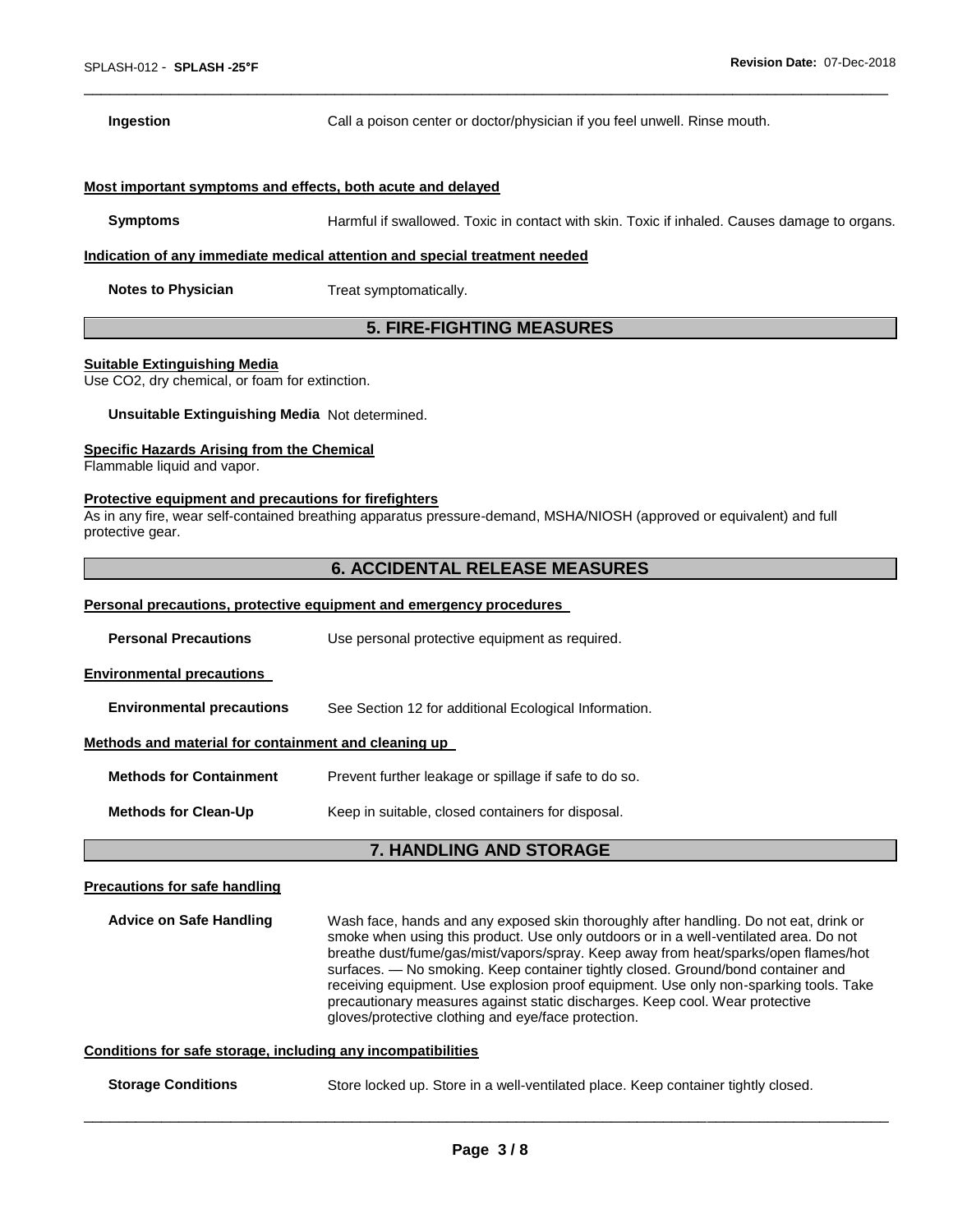**Incompatible Materials** None known based on information supplied.

# **8. EXPOSURE CONTROLS/PERSONAL PROTECTION**

\_\_\_\_\_\_\_\_\_\_\_\_\_\_\_\_\_\_\_\_\_\_\_\_\_\_\_\_\_\_\_\_\_\_\_\_\_\_\_\_\_\_\_\_\_\_\_\_\_\_\_\_\_\_\_\_\_\_\_\_\_\_\_\_\_\_\_\_\_\_\_\_\_\_\_\_\_\_\_\_\_\_\_\_\_\_\_\_\_\_\_\_\_

# **Exposure Guidelines**

| Chemical name | <b>ACGIH TLV</b> | <b>OSHA PEL</b>                      | <b>NIOSH IDLH</b>          |
|---------------|------------------|--------------------------------------|----------------------------|
| Methanol      | STEL: 250 ppm    | TWA: 200 ppm                         | IDLH: 6000 ppm             |
| 67-56-1       | TWA: 200 ppm     | TWA: 260 mg/m <sup>3</sup>           | TWA: 200 ppm               |
|               |                  | (vacated) TWA: 200 ppm               | TWA: 260 mg/m <sup>3</sup> |
|               |                  | (vacated) TWA: $260 \text{ mg/m}^3$  | STEL: 250 ppm              |
|               |                  | (vacated) STEL: 250 ppm              | STEL: 325 mg/m $3$         |
|               |                  | (vacated) STEL: $325 \text{ mg/m}^3$ |                            |
|               |                  | (vacated) S*                         |                            |

# **Appropriate engineering controls**

| <b>Engineering Controls</b>     | Apply technical measures to comply with the occupational exposure limits.    |
|---------------------------------|------------------------------------------------------------------------------|
|                                 | <u>Individual protection measures, such as personal protective equipment</u> |
| <b>Eye/Face Protection</b>      | Refer to 29 CFR 1910.133 for eye and face protection regulations.            |
| <b>Skin and Body Protection</b> | Refer to 29 CFR 1910.138 for appropriate skin and body protection.           |
| <b>Respiratory Protection</b>   | Refer to 29 CFR 1910.134 for respiratory protection requirements.            |
|                                 |                                                                              |

**General Hygiene Considerations** Handle in accordance with good industrial hygiene and safety practice.

# **9. PHYSICAL AND CHEMICAL PROPERTIES**

# **Information on basic physical and chemical properties**

| <b>Physical state</b><br><b>Appearance</b><br>Color                                                                                                                                                                                        | Liquid<br><b>Blue liquid</b><br><b>Blue</b>                                                                                         | Odor<br><b>Odor Threshold</b> | Slight alcohol<br>Not determined |
|--------------------------------------------------------------------------------------------------------------------------------------------------------------------------------------------------------------------------------------------|-------------------------------------------------------------------------------------------------------------------------------------|-------------------------------|----------------------------------|
| <b>Property</b><br>рH<br>Melting point / freezing point<br>Boiling point / boiling range<br><b>Flash point</b><br><b>Evaporation Rate</b><br><b>Flammability (Solid, Gas)</b>                                                              | Values<br>8.0<br>-32 °C / -25.6 °F<br>83 °C / 181.4 °F<br>30 °C / 86 °F<br>Not determined<br>Liquid-Not applicable                  | Remarks • Method              |                                  |
| <b>Flammability Limit in Air</b><br>Upper flammability or explosive<br>limits<br>Lower flammability or explosive<br>limits                                                                                                                 | Not determined<br>Not determined                                                                                                    |                               |                                  |
| <b>Vapor Pressure</b><br><b>Vapor Density</b><br><b>Relative Density</b><br><b>Water Solubility</b><br>Solubility in other solvents<br><b>Partition Coefficient</b><br><b>Autoignition temperature</b><br><b>Decomposition temperature</b> | Not determined<br>Not determined<br>0.948<br>Not determined<br>Not determined<br>Not determined<br>Not determined<br>Not determined |                               |                                  |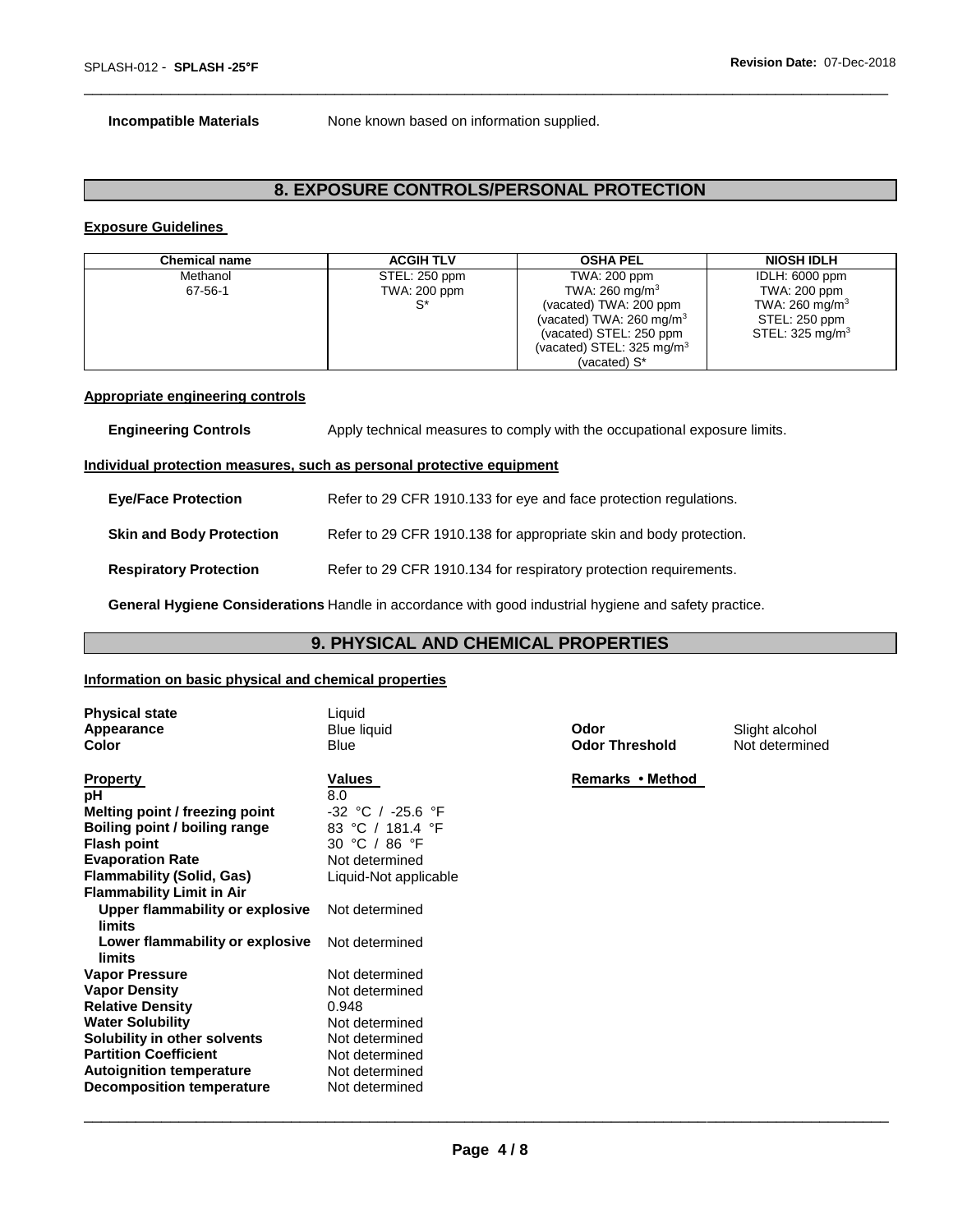| Not determined |
|----------------|
| Not determined |
| Not determined |
| Not determined |
|                |

# **10. STABILITY AND REACTIVITY**

\_\_\_\_\_\_\_\_\_\_\_\_\_\_\_\_\_\_\_\_\_\_\_\_\_\_\_\_\_\_\_\_\_\_\_\_\_\_\_\_\_\_\_\_\_\_\_\_\_\_\_\_\_\_\_\_\_\_\_\_\_\_\_\_\_\_\_\_\_\_\_\_\_\_\_\_\_\_\_\_\_\_\_\_\_\_\_\_\_\_\_\_\_

#### **Reactivity**

Not reactive under normal conditions.

#### **Chemical stability**

Stable under recommended storage conditions.

#### **Possibility of hazardous reactions**

None under normal processing.

#### **Conditions to Avoid**

Keep out of reach of children.

#### **Incompatible materials**

None known based on information supplied.

# **Hazardous decomposition products**

None known based on information supplied.

# **11. TOXICOLOGICAL INFORMATION**

# **Information on likely routes of exposure**

| <b>Product Information</b> |                             |
|----------------------------|-----------------------------|
| <b>Eye Contact</b>         | Avoid contact with eyes.    |
| <b>Skin Contact</b>        | Toxic in contact with skin. |
| <b>Inhalation</b>          | Toxic if inhaled.           |
| Ingestion                  | Harmful if swallowed.       |

# **Component Information**

| <b>Chemical name</b> | Oral LD50             | <b>Dermal LD50</b>                     | <b>Inhalation LC50</b>          |
|----------------------|-----------------------|----------------------------------------|---------------------------------|
| Methanol             | Rat<br>$= 6200$ mg/kg | $(Rabbit) =$<br>15800<br>= 15840 mg/kg | $= 22500$ ppm (Rat) 8 h = 64000 |
| 67-56-1              |                       | ' Rabbit,<br>mg/kg                     | (Rat)4 h<br>ppm                 |

#### **Symptoms related to the physical, chemical and toxicological characteristics**

**Symptoms** Please see section 4 of this SDS for symptoms.

#### **Delayed and immediate effects as well as chronic effects from short and long-term exposure**

| Carcinogenicity               | Based on the information provided, this product does not contain any carcinogens or<br>potential carcinogens as listed by OSHA, IARC or NTP. |
|-------------------------------|----------------------------------------------------------------------------------------------------------------------------------------------|
| <b>STOT - single exposure</b> | Causes damage to organs.                                                                                                                     |
|                               |                                                                                                                                              |

# **Numerical measures of toxicity**

**The following values are calculated based on chapter 3.1 of the GHS document** .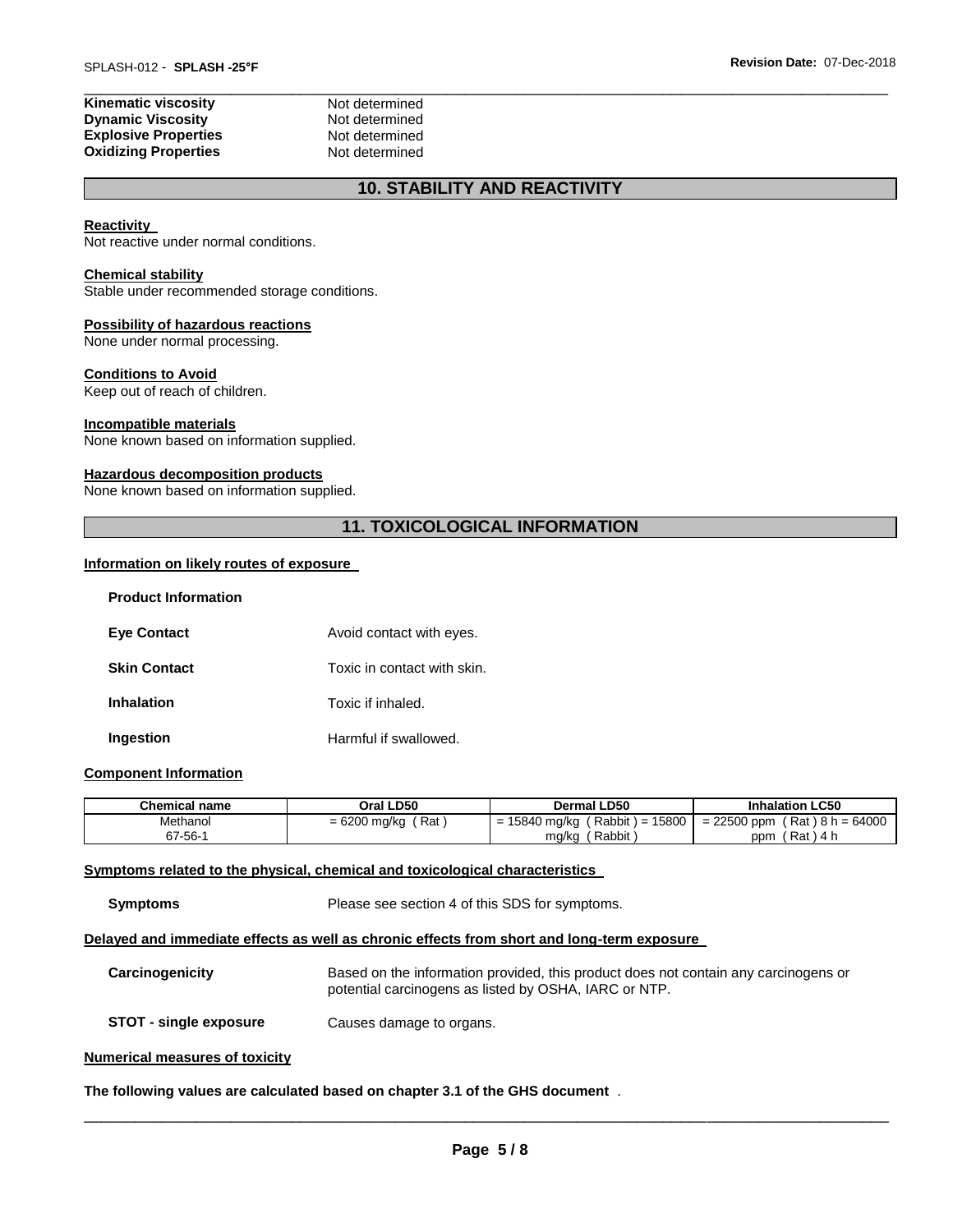| Oral LD50                            | 311.53 mg/kg |
|--------------------------------------|--------------|
| <b>Dermal LD50</b>                   | 934.60 mg/kg |
| <b>ATEmix (inhalation-dust/mist)</b> | 1.56 mg/L    |
| <b>ATEmix (inhalation-vapor)</b>     | 9.35 mg/L    |
|                                      |              |

# **12. ECOLOGICAL INFORMATION**

# **Ecotoxicity**

The product is not classified as environmentally hazardous. However, this does not exclude the possibility that large or frequent spills can have a harmful or damaging effect on the environment.

# **Component Information**

| <b>Chemical name</b> | Algae/aquatic plants | Fish                               | Crustacea |
|----------------------|----------------------|------------------------------------|-----------|
| Methanol             |                      | 18 - 20: 96 h Oncorhynchus mykiss  |           |
| 67-56-1              |                      | mL/L LC50 static 19500 - 20700: 96 |           |
|                      |                      | h Oncorhynchus mykiss mg/L LC50    |           |
|                      |                      | flow-through 28200: 96 h           |           |
|                      |                      | Pimephales promelas mg/L LC50      |           |
|                      |                      | flow-through 100: 96 h Pimephales  |           |
|                      |                      | promelas mg/L LC50 static 13500 -  |           |
|                      |                      | 17600: 96 h Lepomis macrochirus    |           |
|                      |                      | mg/L LC50 flow-through             |           |

# **Persistence/Degradability**

Not determined.

### **Bioaccumulation**

There is no data for this product.

### **Mobility**

| $P1 = 0.001$<br>$\mathbf{r}$ none<br>чань | $\overline{\phantom{a}}$<br>$  -$<br>п.<br>coofficion |
|-------------------------------------------|-------------------------------------------------------|
| Methanol                                  | --<br>$-0.1.$                                         |
| $67 - 56 - 7$                             |                                                       |

# **Other Adverse Effects**

Not determined

# **13. DISPOSAL CONSIDERATIONS**

### **Waste Treatment Methods**

| <b>Disposal of Wastes</b>     | Disposal should be in accordance with applicable regional, national and local laws and<br>regulations. |
|-------------------------------|--------------------------------------------------------------------------------------------------------|
| <b>Contaminated Packaging</b> | Disposal should be in accordance with applicable regional, national and local laws and<br>regulations. |

# **US EPA Waste Number**

| <b>Chemical name</b> | <b>RCRA</b> | <b>RCRA</b><br>'.istina<br><b>Basis for I</b> | <b>RCRA - D Series Wastes</b> | <b>RCRA - U Series Wastes</b> |
|----------------------|-------------|-----------------------------------------------|-------------------------------|-------------------------------|
| Methanol             |             | waste stream:<br>Included in                  |                               | U154                          |
| $67 - 56 -$          |             | F039                                          |                               |                               |

# **California Hazardous Waste Status**

| <b>Chemical name</b> | California<br><b>Hazardous Waste Status</b> |
|----------------------|---------------------------------------------|
| Methanol             | Toxic                                       |
| $67 - 56 -$          | Ignitable                                   |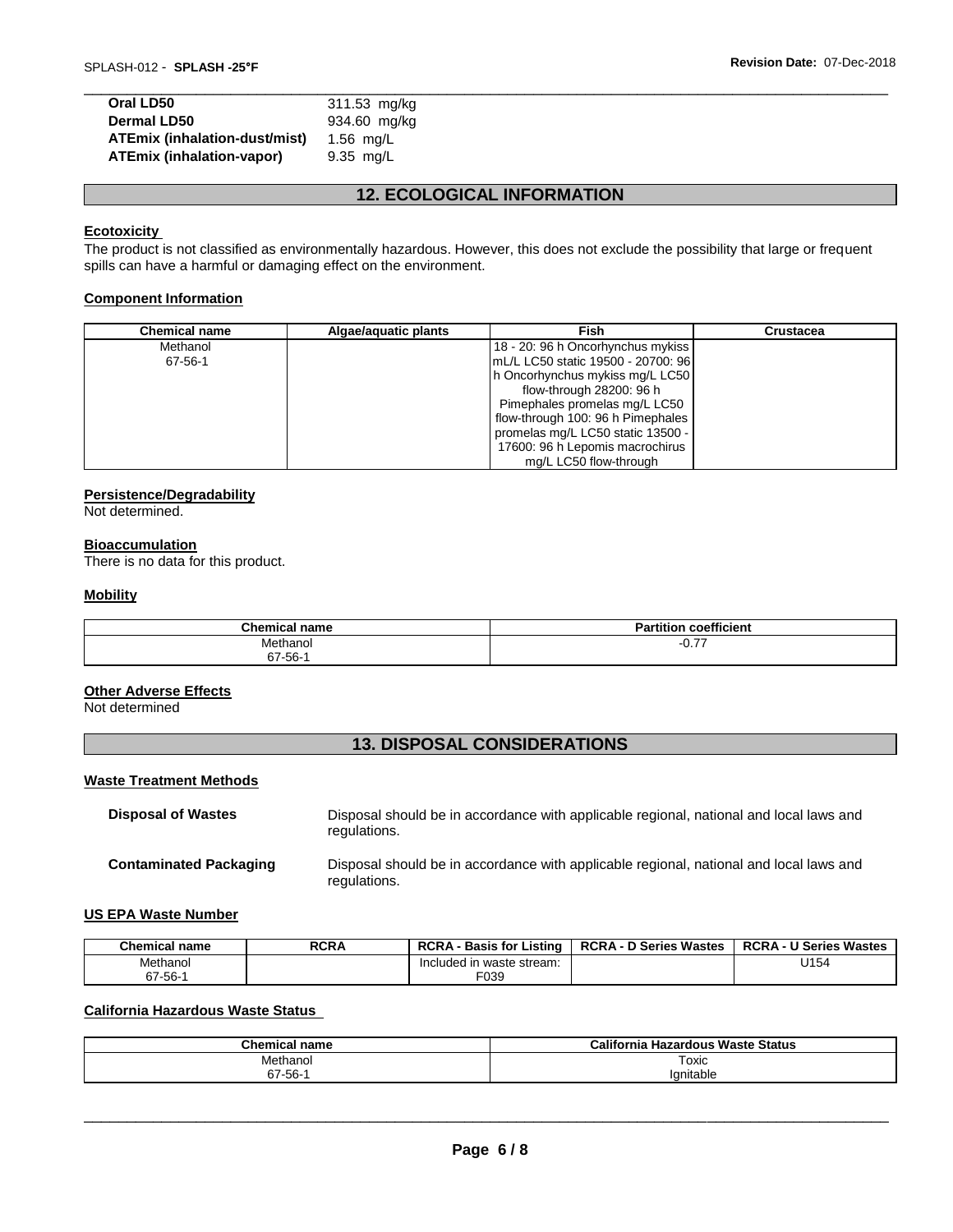# \_\_\_\_\_\_\_\_\_\_\_\_\_\_\_\_\_\_\_\_\_\_\_\_\_\_\_\_\_\_\_\_\_\_\_\_\_\_\_\_\_\_\_\_\_\_\_\_\_\_\_\_\_\_\_\_\_\_\_\_\_\_\_\_\_\_\_\_\_\_\_\_\_\_\_\_\_\_\_\_\_\_\_\_\_\_\_\_\_\_\_\_\_ **14. TRANSPORT INFORMATION**

**Note Please see current shipping paper for most up to date shipping information, including** exemptions and special circumstances.

# **DOT UN/ID No** UN1993 **Proper Shipping Name** Flammable liquids, n.o.s. (Methanol) **Hazard class** 3 **Packing Group 111 IATA UN number** UN1992 **Proper Shipping Name** Flammable liquid, toxic, n.o.s. (Methanol) **Transport hazard class(es)** 3 **Subsidiary hazard class** 6.1 **Packing Group 111**

# **IMDG**

| UN number                      | UN1992                                     |
|--------------------------------|--------------------------------------------|
| <b>Proper Shipping Name</b>    | Flammable liquid, toxic, n.o.s. (Methanol) |
| Transport hazard class(es)     | 3                                          |
| <b>Subsidiary Hazard Class</b> | 6.1                                        |
| <b>Packing Group</b>           | Ш                                          |

# **15. REGULATORY INFORMATION**

# **International Inventories**

| <b>Chemical name</b> | <b>TSCA</b> | <b>DSL/NDSL EINECS/E</b> | LINCS | <b>ENCS</b> | <b>IECSC</b> | <b>KECL</b> | <b>PICCS</b> | <b>AICS</b> |
|----------------------|-------------|--------------------------|-------|-------------|--------------|-------------|--------------|-------------|
| Methanol             |             |                          |       |             |              |             |              |             |

**Legend:** 

*TSCA - United States Toxic Substances Control Act Section 8(b) Inventory* 

*DSL/NDSL - Canadian Domestic Substances List/Non-Domestic Substances List* 

*EINECS/ELINCS - European Inventory of Existing Chemical Substances/European List of Notified Chemical Substances* 

*ENCS - Japan Existing and New Chemical Substances* 

*IECSC - China Inventory of Existing Chemical Substances* 

*KECL - Korean Existing and Evaluated Chemical Substances* 

*PICCS - Philippines Inventory of Chemicals and Chemical Substances* 

*AICS - Australian Inventory of Chemical Substances* 

# **US Federal Regulations**

# **CERCLA**

| Chemical name | <b>Hazardous Substances RQs</b> | <b>CERCLA/SARA RQ</b> | <b>Reportable Quantity (RQ)</b> |
|---------------|---------------------------------|-----------------------|---------------------------------|
| Methanol      | 5000 lb                         |                       | RQ 5000 lb final RQ             |
| 67-56-1       |                                 |                       | RQ 2270 kg final RQ             |

# **SARA 313**

| <b>Chemical name</b>              | CAS No  | Weight-% | <b>SARA 313</b><br><b>Threshold</b><br>Values % |
|-----------------------------------|---------|----------|-------------------------------------------------|
| $. -67 - 56 - 1$<br>hanol<br>Metr | 67-56-1 | 30-35    | .u                                              |

#### **CWA (Clean Water Act)**

This product does not contain any substances regulated as pollutants pursuant to the Clean Water Act (40 CFR 122.21 and 40 CFR 122.42)